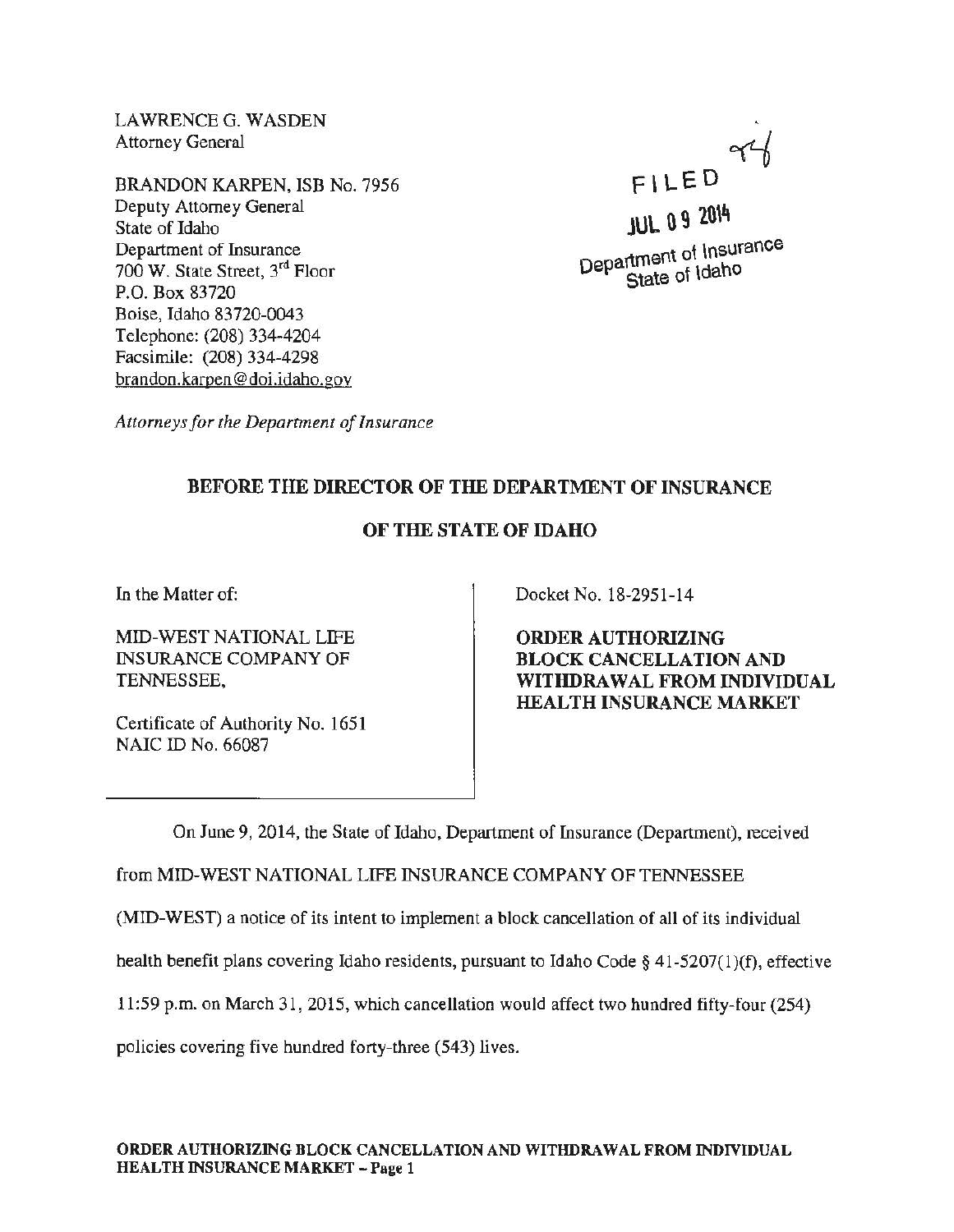MID-WEST represented to the Department that it will provide a minimum of one hundred eighty (180) days' written notice to its Idaho policyholders of its intent to discontinue the affected policies by providing such notice on or before September 1, 2014.

MID-WEST further represented that it intends to withdraw from the individual health insurance market in Idaho and acknowledged that, pursuant to Idaho Code§ 41-5207(2), it will be prohibited from offering and writing any new business in such market in Idaho for five (5) years from June 9, 2014, the date of MID-WEST's notice to the Department, as referenced above.

The proposed block cancellation complies with the notice requirements to the Department's Director as set forth in Idaho Code §§  $41-1841(1)$  and  $41-5207(1)(f)$ .

The Director, having reviewed the foregoing and the requirements of Idaho Code§§ 41- 1841 and 41-5207, and good cause appearing therefor;

NOW THEREFORE, IT IS HEREBY ORDERED that MID-WEST is authorized, pursuant to Idaho Code§§ 41-1841 and 41-5207(1)(f), to effectuate a block cancellation of all of its individual health benefit plans covering Idaho residents effective 11:59 p.m. on March 31, 2015, which cancellation will affect approximately two hundred fifty-four (254) policies covering five hundred forty-three (543) lives. FURTHER, MID-WEST shall provide written notice of not less than one hundred eighty ( 180) days to policyholders affected by the cancellations authorized by this order in accordance with the notice provisions included in the company's applicable insurance policies and in Idaho Code§ 41-5207.

IT IS HEREBY FURTHER ORDERED that MID-WEST is prohibited from offering and writing any new business in the individual health insurance market in Idaho prior to June 9, 2019, pursuant to Idaho Code§ 41-5207(2).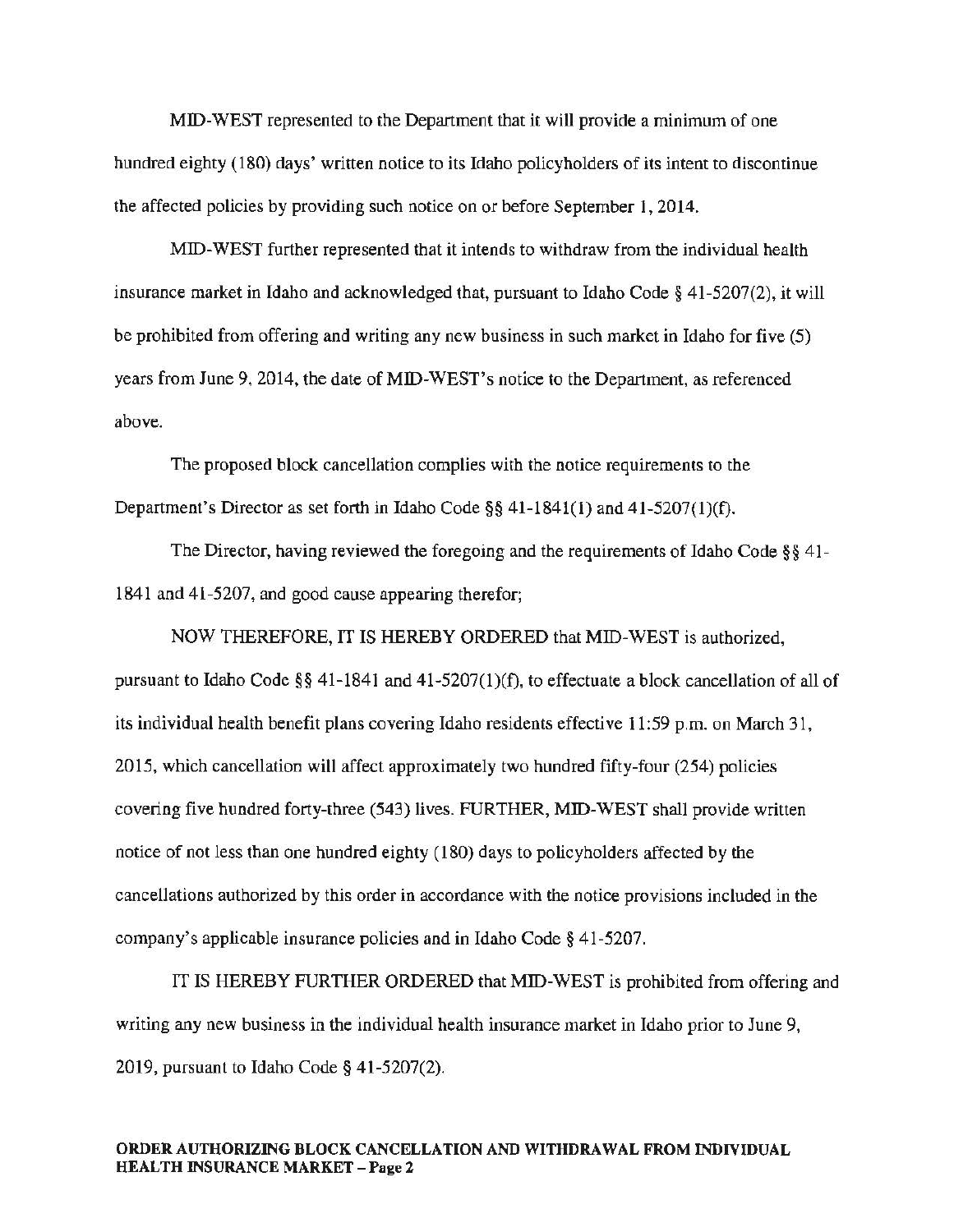THIS ORDER is a final order of the Director and is EFFECTIVE IMMEDIATELY.

DATED this  $\frac{q^{\mu}}{q}$  day of July, 2014.

STATE OF IDAHO DEPARTMENT OF INSURANCE

Dep Director

 $\int$ 

WILLIAM W. DEAL Director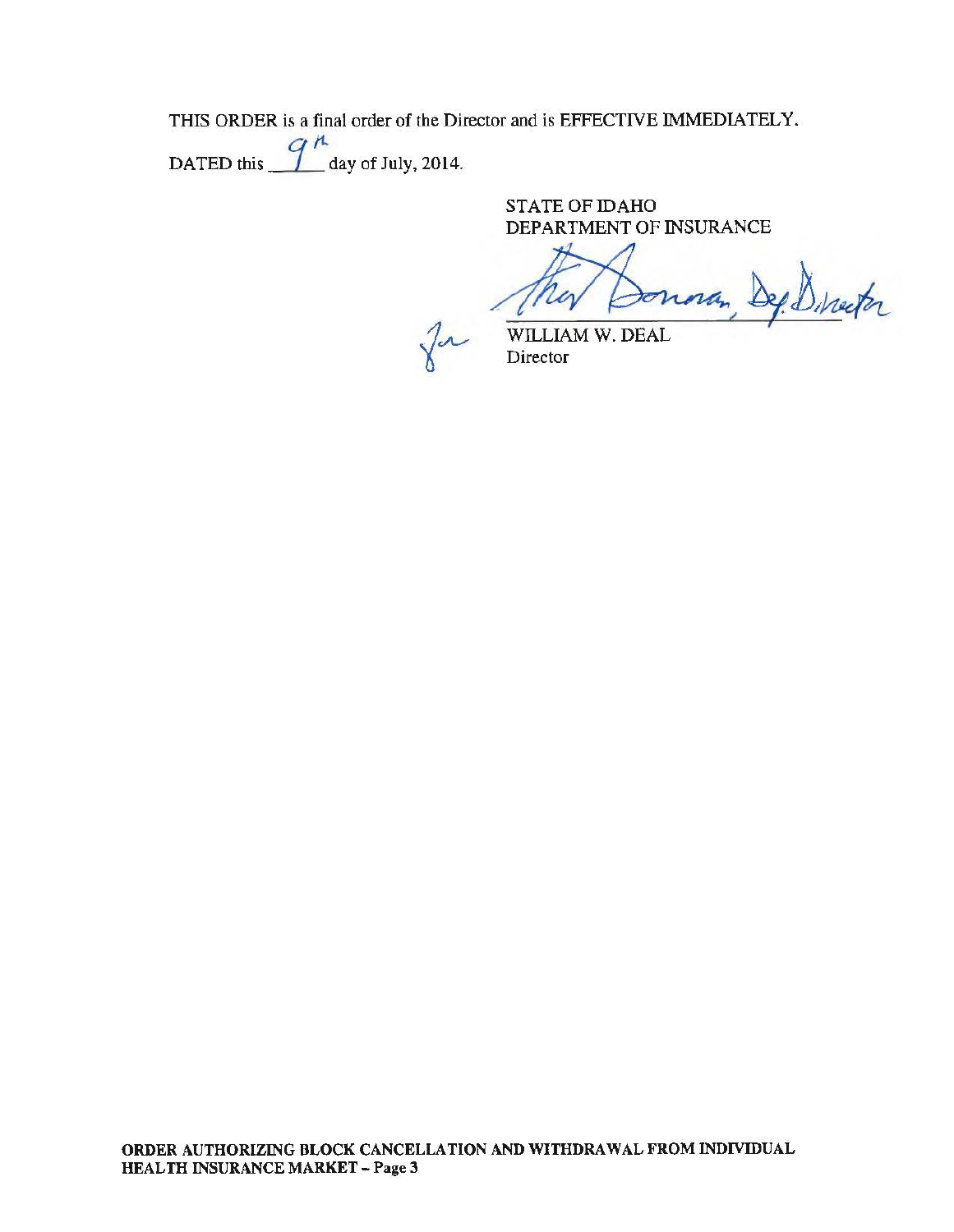## NOTIFICATION OF RIGHTS

This is a final order of the Director. Any party may file a motion for reconsideration of this final order within fourteen (14) days of the service date of this order. The agency will dispose of the petition for reconsideration within twenty-one (21) days of its receipt, or the petition will be considered denied by operation of law. *See* Idaho Code§ 67-5246(4).

Pursuant to Idaho Code§§ 67-5270 and 67-5272, any party aggrieved by this final order or orders previously issued in this case may appeal this final order and all previously issued orders in this case to district court by filing a petition in the district court of the county in which:

- i. A hearing was held,
- ii. The final agency action was taken,
- iii. The party seeking review of the order resides, or operates its principal place of business in Idaho, or
- iv. The real property or personal property that was the subject of the agency action is located.

An appeal must be filed within twenty-eight (28) days of (a) the service date of this final order, (b) an order denying petition for reconsideration, or (c) the failure within twenty-one (21) days to grant or deny a petition for reconsideration, whichever is later. *See* Idaho Code§ 67- 5273. The filing of an appeal to district court does not itself stay the effectiveness or enforcement of the order under appeal.